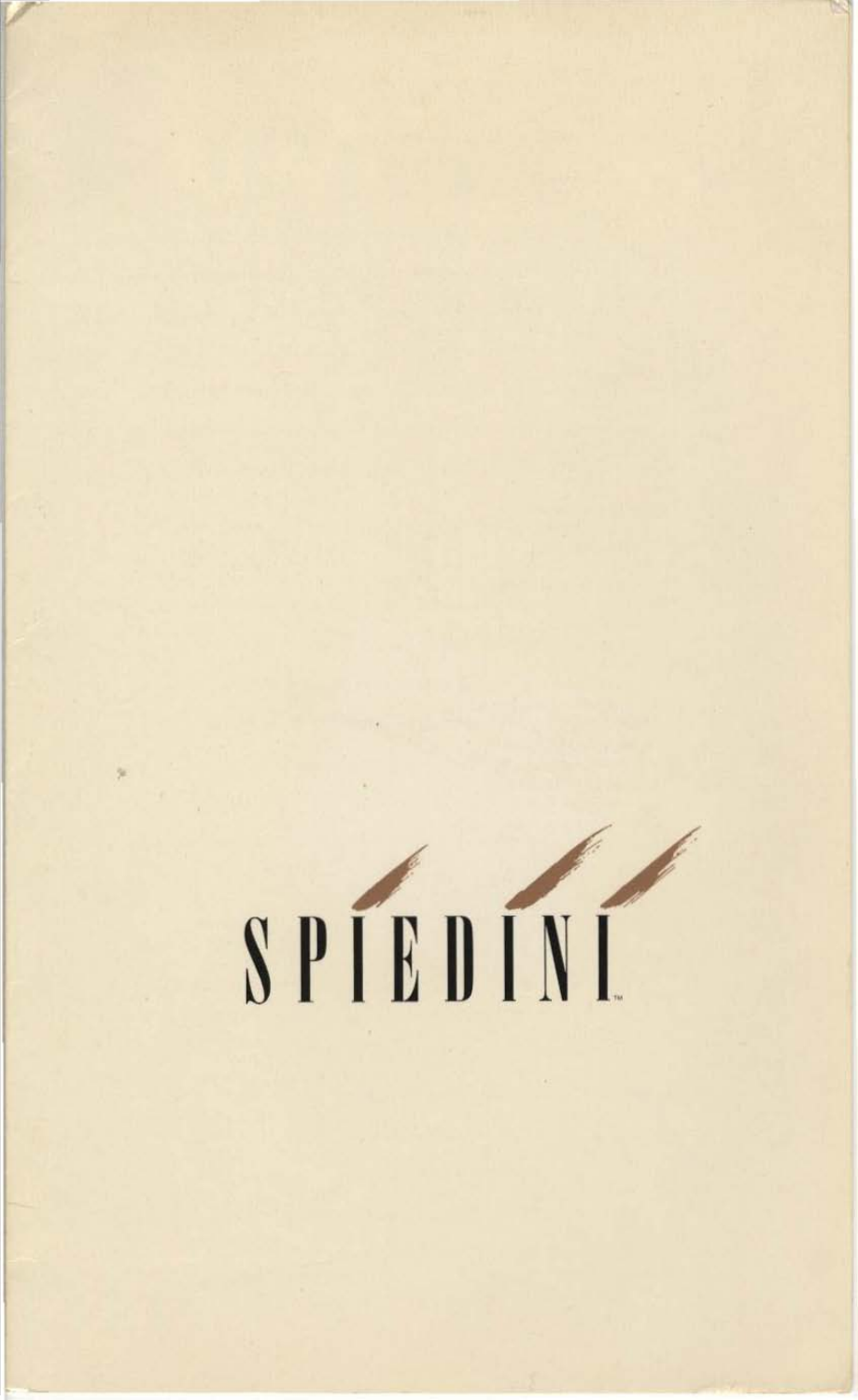| <b>MINESTRE</b><br><b>Minestrone</b><br>(fresh vegetable soup with toasted country bread) 3.50                                   |      |
|----------------------------------------------------------------------------------------------------------------------------------|------|
| Zuppa di Fave e Ceci                                                                                                             |      |
| (lima and garbanzo beans, chicken broth, pancetta) 3.25                                                                          |      |
| <b>ANTIPASTI</b><br>Insalata "Spiedini"<br>(red leaf lettuce, endive, mushrooms, celery, gruyere; lemon vinaigrette)<br>3.95     |      |
| G. Caravaggio<br>(thinly sliced raw beef rolled with celery and grana cheese; truffle oil, lemon)<br>5.95                        |      |
| Spiedini di Tortelli<br>(skewered pasta filled with zucchini, ricotta, prosciutto cotto, spinach; fresh tomato sauce)            | 5.25 |
| Insalata alla Raschera<br>(radicchio, mache, frisse, Napa goat cheese, roasted walnuts; balsamic vinaigrette) 5.95               |      |
| <b>Insalata Mista</b><br>(radicchio, arugula, watercress, endive, leeks, fennel when in season, tomato; vinaigrette) 5.50        |      |
| <b>Vitello Tonnato</b>                                                                                                           |      |
| (thin slices of spit-roasted veal; tuna sauce, extra virgin olive oil, capers, lemon) 5.95<br>Rotolino di Formaggi               |      |
| (mozzarella and gorgonzola rolled with roasted peppers, pistachios; crostini with olives) 5.75<br>Antipasto di Parma             |      |
| (tomato, fresh mozzarella, basil, prosciutto-wrapped grissini, grilled eggplant) 6.50                                            |      |
| FOCACCIA.<br><b>Focaccia alla Marcello</b><br>(thin layers of pizza dough, stracchino cheese, sun-dried tomatoes, basil) 6.95    |      |
| PIZZA&<br><b>Pizza Semplice</b>                                                                                                  |      |
| (tomato, fresh mozzarella, basil) 6.50<br>CALZONE<br>Pizza alle Quattro Stagioni                                                 |      |
| (fresh tomato sauce, mozzarella, prosciutto cotto, wild mushrooms, fresh artichoke) 8.95<br>Pizza alla Salsiccia                 |      |
| (homemade sausage, tomato, onions, mozzarella) 7.95                                                                              |      |
| Pizza ai Gamberi<br>(prawns, pancetta, tomato, mozzarella, frisse, garlic, hot peppers) 9.75                                     |      |
| Pizza ai Carciofini in Bianco<br>8.75<br>(fresh artichoke, ricotta, mozzarella, sage, extra virgin olive oil - no tomato)        |      |
| Pizza alla Soppressata<br>(large pepperoni, fresh tomato sauce, mozzarella, radicchio) 6.95                                      |      |
| 5<br>Calzone alla Panzapiena<br>(stuffed with Italian greens and cheeses, prosciutto) 9.75                                       |      |
| <b>Calzone alla Salsiccia</b><br>(stuffed with homemade sausage, ricotta, fontina, arugula, sun-dried tomatoes)<br>9.95          |      |
|                                                                                                                                  |      |
| PASTA<br><b>Conchiglie al Pomodoro</b><br>(pasta shells, fresh tomato sauce, olives, basil) 6.95                                 |      |
| <b>Trenette al Salmone Affumicato</b><br>(thin flat noodles with fresh dill, smoked salmon, shallots, creme fraiche, vodka) 9.50 |      |
| Pappardelle alla Papalina<br>(wide noodles, prosciutto, peas, cream, parmesan, basil) 7.95                                       |      |
| <b>Fettuccine alla Boscaiola</b><br>(flat noodles, porcini mushrooms, fresh tomato sauce, pancetta) 8.50                         |      |
| Gnocchi al Sugo di Gallina                                                                                                       |      |
| (potato pillows, roasted chicken, fresh tomato sauce, mascarpone, sage) 8.50<br>Capellini alla Rughetta                          |      |
| (angel hair pasta, arugula, garlic, sun-dried tomatoes, hot peppers) 8.75<br><b>Rotelle alla Pescatora</b>                       |      |
| (pasta wheels, fresh seafood, capers, olives, tomato, hot peppers) 8.75                                                          |      |
| Vermicelli alle Vongole<br>(thin spaghetti, fresh clams, fresh tomato sauce) 8.95                                                |      |
| Agnolotti d'Anitra e Funghi<br>(hat-shaped pasta filled with duck; wild mushrooms, cream, parmesan) 11.50                        |      |
| Ravioli di Gamberi                                                                                                               |      |
| (ravioli filled with shrimp; tomato, blanched garlic, basil) 10.50<br>Capellini Vegetali                                         |      |
| (angel hair pasta, fresh vegetables, vegetable stock-no oil or butter) 7.75                                                      |      |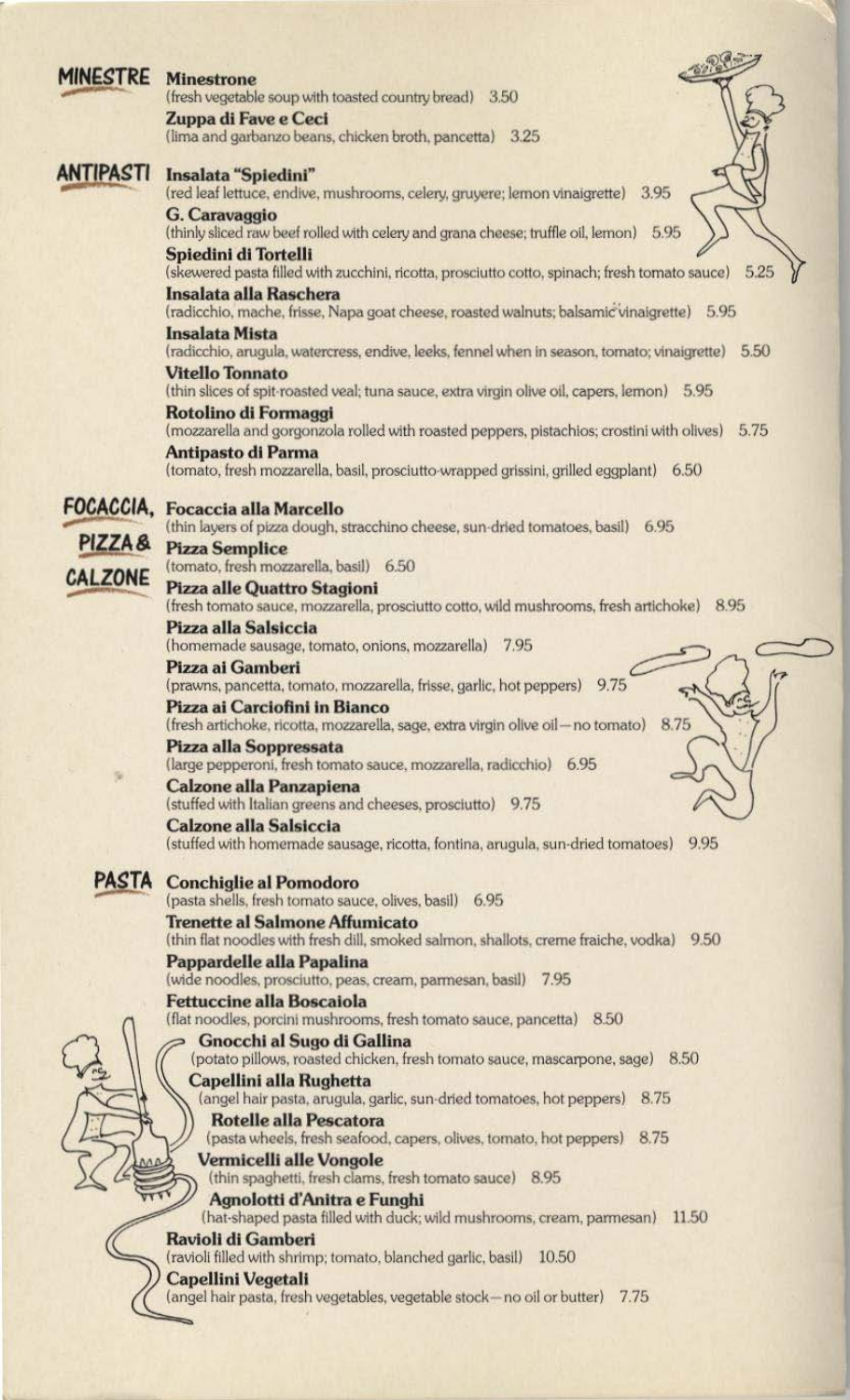|                 | Additional Items for Lunch                                                                                                                                                                                                    |
|-----------------|-------------------------------------------------------------------------------------------------------------------------------------------------------------------------------------------------------------------------------|
| INSALATE        | Insalata di Pollo<br>(chicken breast, butter lettuce, cucumber, tomato, oregano; red wine vinaigrette) 6.75<br>Insalata alla Augusto<br>(an updated Caesar salad) 5.75                                                        |
| PANINI          | Panino alla Scampagnata<br>(cold breaded veal cutlet, tomato, mustard-mayonnaise, lettuce, our own bread) 5.50<br>Panino al Prosciutto Cotto<br>(Italian ham, mozzarella, tomato, extra virgin olive oil, our own bread) 5.95 |
| PIZZA           | Al Cotechino e Spinaci<br>(cotechino sausage, mozzarella, fresh spinach, fresh tomato sauce, hard boiled egg) 7.75                                                                                                            |
| PASTA           | <b>Fettuccine al Radicchio</b><br>(flat noodles, radicchio, cream, butter, parmesan) 7.95                                                                                                                                     |
| RISOTTO         | <b>Risotto del Giorno</b><br>(Italian rice-selection changes daily) A.Q.                                                                                                                                                      |
| SPIEDINI        | Spiedini del Giorno<br>(skewer of the day) A.Q.                                                                                                                                                                               |
| PESCE           | <b>Salmone con Verdure</b><br>(charcoal-grilled fresh salmon fillet, wilted greens, tomato) 9.50<br>Guazzetto di Cozze e Vongole<br>(clams. mussels. tomato. garlic, hot peppers-served with pizzetta) 8.25                   |
| <b>SPIEDINI</b> | Spiedini di Pollo<br>(skewered chicken marinated in olive oil, lemon, rosemary)<br>9.95                                                                                                                                       |
| ×               | Spiedini di Gamberi<br>(skewered prawns marinated in olive oil, lemon, basil) 11.95<br>Spiedini di Maiale<br>(skewered pork tenderloin marinated in olive oil, garlic, sage),<br>10.50                                        |

### **SPIEDO** Specialitá dallo Spiedo (daily selection of meats and fowl off the rotisserie) A.Q.

### **GRIGLIA** Pesce del Giorno

(fresh fish - selection changes daily) A.Q. Paillard di Pollo (pounded double chicken breast, olive oil, lemon) 9.75 **Braciole d'Agnello** (Sonoma loin lamb chops, rosemary, mint, garlic) 15.50 **Bistecca di Manzo** (dry-aged New York steak, rosemary, sage) 15.75 Nodino di Vitello alle Erbe (large veal chop, thyme) 16.50

**DOLCI** Gelati Assortiti (variety of Italian ice creams) 3.50 Nuvola di Cioccolata (flourless chocolate and macadamia nut cake; chocolate sauce, whipped cream) 4.25 **Budino Diplomatico** (vanilla custard, caramelized sugar) 3.95 **Torta di Mele** (apple tart with walnuts in brown butter pastry) 3.95 Tiramisú (espresso-soaked ladyfingers, mascarpone, cocoa; chocolate sauce 4.25 **Bomba alla Nocciola** (white chocolate ice cream, espresso, hazelnut liqueur, whipped cream) 4.50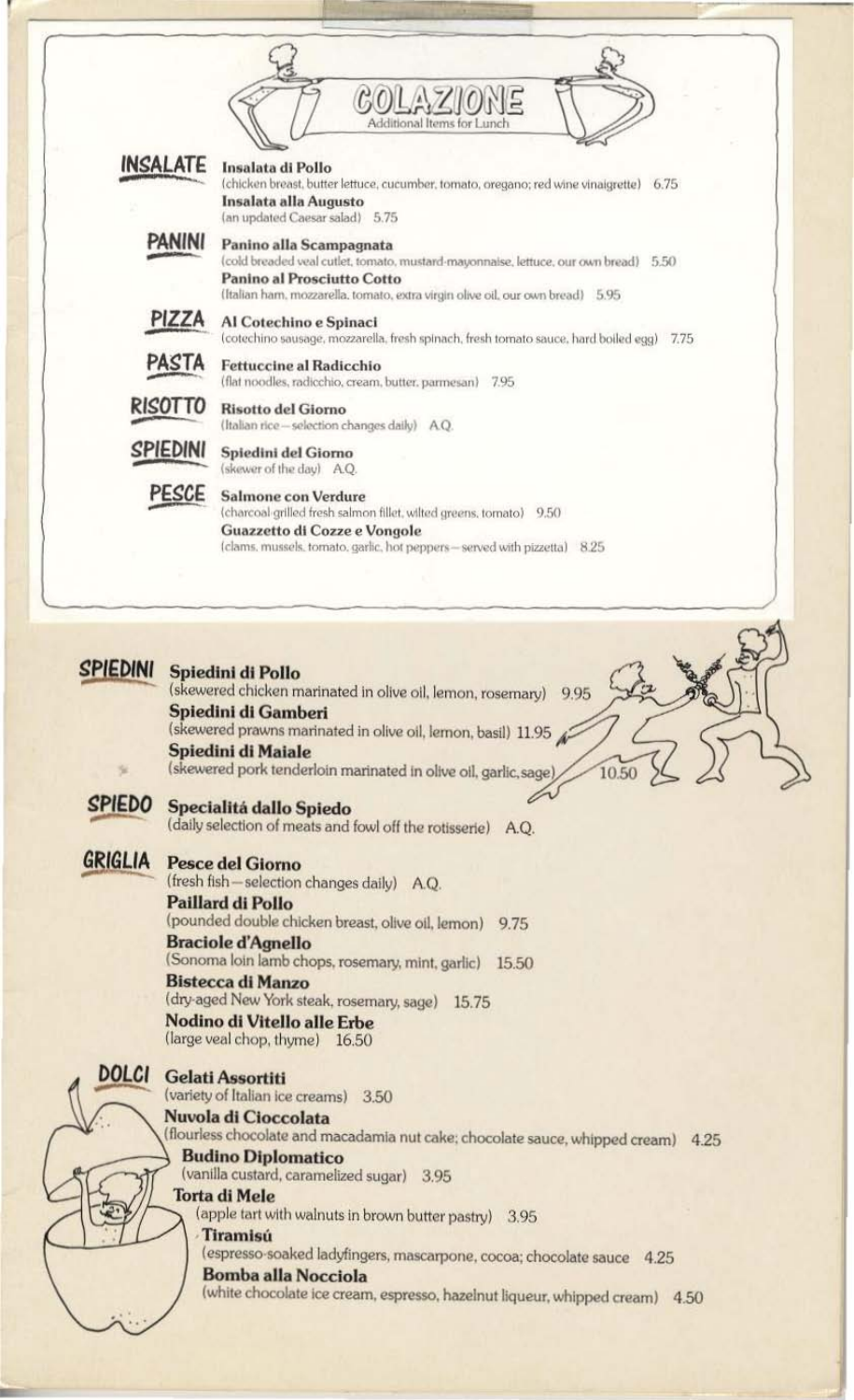$8800340$ 

# **LISTA DEI VINI**

### **BIANCHI ITALIANI**

| Pinot Grigio, Kettmeir, 1986<br>Cinqueterre, Agricultura di Riomaggiore, 1986<br>Cinqueterre, Agricultura di Riomaggiore, 1986 |
|--------------------------------------------------------------------------------------------------------------------------------|
|                                                                                                                                |
|                                                                                                                                |
|                                                                                                                                |
|                                                                                                                                |
|                                                                                                                                |
|                                                                                                                                |
|                                                                                                                                |
|                                                                                                                                |
|                                                                                                                                |

## **CALIFORNIANI**

| Chardonnay, Sonoma Cutrer, Russian River Ranches, 1985  19.00 |  |
|---------------------------------------------------------------|--|
|                                                               |  |
|                                                               |  |
|                                                               |  |

### **ROSSI ITALIANI**

座

**SPUMANTI** 

| Inferno, Valtellina Superiore, 1982  16.00                    |
|---------------------------------------------------------------|
|                                                               |
|                                                               |
|                                                               |
|                                                               |
|                                                               |
|                                                               |
| Brunello di Montalcino, La Chiesa di S. Restituta, 1981 37.00 |
|                                                               |
|                                                               |
|                                                               |
|                                                               |

# **CALIFORNIANI**

|    | Cabernet Sauvignon, Winemaster's Selection, 1984. 11.75  |  |
|----|----------------------------------------------------------|--|
|    |                                                          |  |
|    | Cabernet Sauvignon, Freemark Abbey, 1982 19.50           |  |
|    |                                                          |  |
|    |                                                          |  |
|    |                                                          |  |
|    |                                                          |  |
|    | Cabernet Sauvignon, Clos Du Bois, Briarcrest, 1983 38.00 |  |
|    |                                                          |  |
| a, |                                                          |  |
|    |                                                          |  |
|    |                                                          |  |
|    |                                                          |  |
|    |                                                          |  |

In order to offer you the best wines possible, we may occasionally substitute one vintage for another.

Direttore - John Cone Chef di Cucina - Anthony Gulisano



 $\mathbb{C}$ 

State and local taxes will be added to all food and beverages served in the dining room. Somy, no personal checks.<br>For the comfort of all, you are kindly requested to smoke cigars or pipes only in the bar. Thank You,<br>Selec